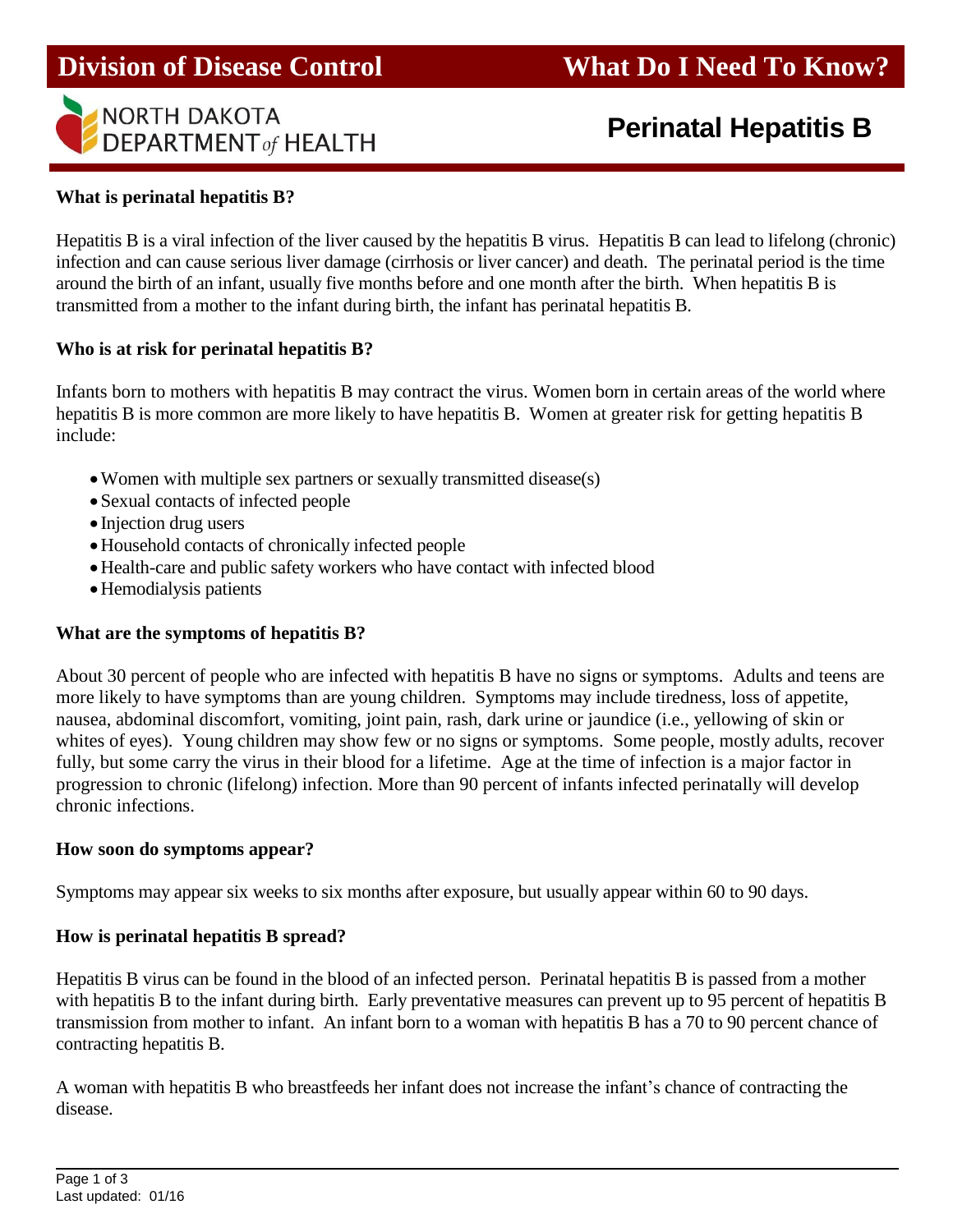# **When and for how long is a person able to spread the disease?**

The virus can be found in blood and other body fluids weeks before symptoms appear. The virus generally persists in the blood several months after symptoms begin. Some infected people may become long-term carriers of the virus and may remain contagious for the course of their lifetime. More than 90 percent of infected infants become long-term carriers.

## **How is a person diagnosed?**

A health care professional can make a positive diagnosis using several blood tests.

## **What is the treatment?**

There are no special medicines or antibiotics that can be used to treat a person once hepatitis B symptoms appear. For children with chronic infection, an antiviral may reduce the amount of hepatitis B virus in their body.

### **Does past infection make a person immune?**

Yes. However, the person is still at risk for other hepatitis infections (such as A and C).

## **Should children or others be excluded from child care, school, work or other activities if they have hepatitis B?**

A child with known hepatitis B should be excluded if he or she exhibits any of the following:

- Weeping sores that cannot be covered
- Biting or scratching behavior
- A bleeding problem
- Generalized dermatitis that may produce wounds or weepy tissue fluids
- Unable to participate in routine activities, needs more care than can be provided by staff, or meets other exclusion criteria, such as fever with behavioral change

The child can be readmitted to a group setting when skin sores are dry or covered, when the child is cleared to return by a health professional, or when the child is able to participate in activities.

# **What can be done to prevent perinatal hepatitis B?**

All pregnant women should be tested for hepatitis B early in pregnancy. Hepatitis B testing should be done at the time of admission to the hospital for delivery for women who:

- Were not tested earlier in pregnancy
- Participated in injection drug use
- Had more than one sex partner in the previous six months
- Had a hepatitis B-positive sex partner
- Had an evaluation or treatment for a sexually transmitted diseases
- Have clinical hepatitis

Every infant, regardless of the mother's hepatitis B status, should receive a dose of hepatitis B vaccine before they leave the hospital. The hepatitis B vaccine needs to be given within 12 hours of birth, along with hepatitis B immunoglobulin (HBIG) to infants born to women with hepatitis B. HBIG contains antibodies to hepatitis B,